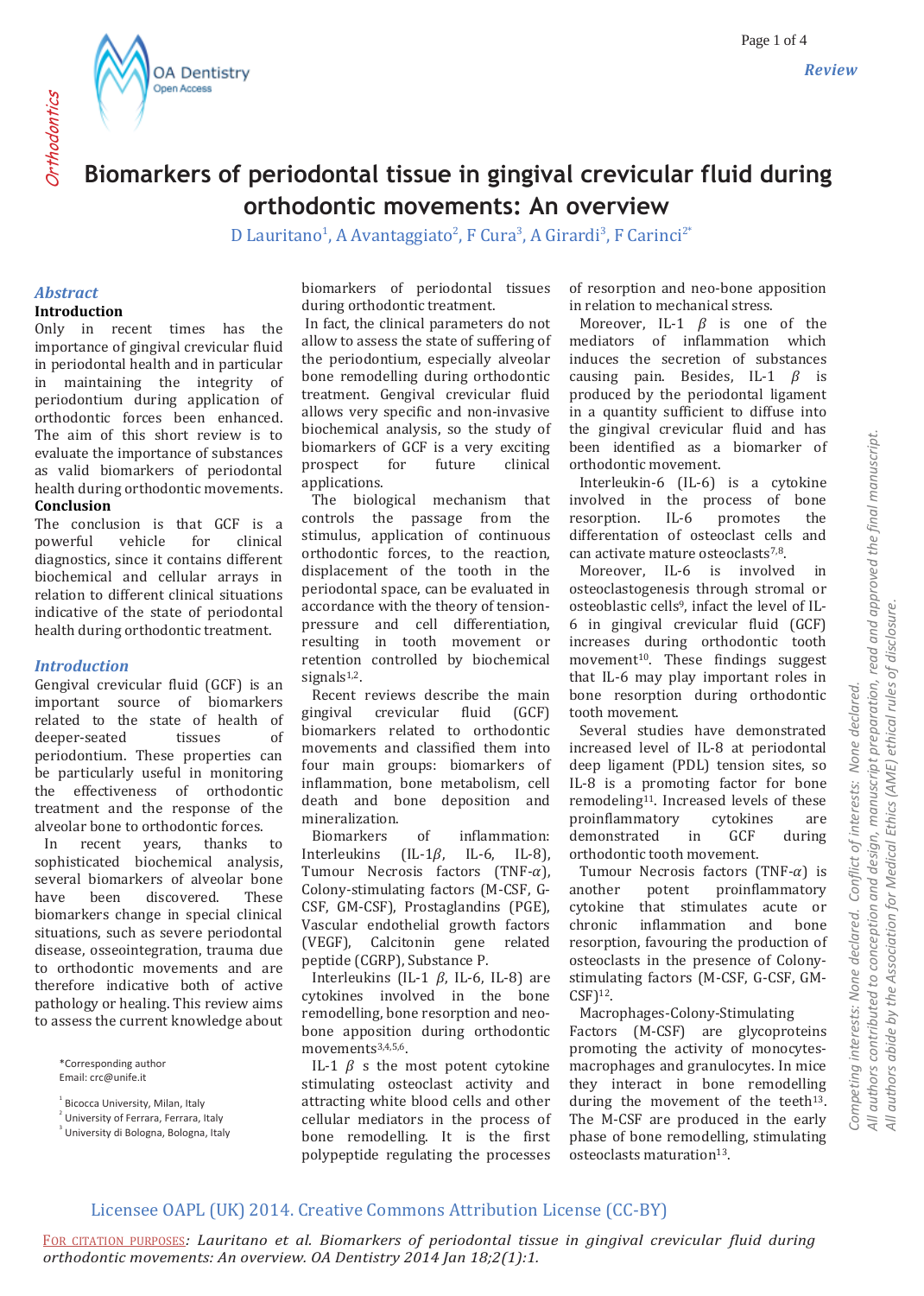



 Prostaglandins, produced by deformed osteoblasts and gingival fibroblasts, are cytokines implicated in inflammation provoked by orthodontic tooth movement. Among the subclasses of prostaglandins, prostaglandin E2 (PGE2) is strongly related to bone resorption<sup>14</sup>.

 Prostaglandin E2 (PGE2) is induced by interleukin-1  $\beta$ . IL-1  $\beta$  synergically upregulate the formation of prostaglandins in the periodontal tissue subjected to stress orthodontic. Orthodontic and orthopaedic forces evoke changes in the levels of inflammatory mediators in the periodontal tissues and can trigger the processes of bone resorption in tissue around the tooth root<sup>15</sup>.

 Vascular endothelial growth factor (VEGF) is a cytokine involved in tissue neoformation since it increases vascular permeability and promotes angiogenensis.

 During orthodontic movements compressive forces induce the formation of new capillaries by the activation of VEGF16,17.

 During orthodontic therapy the increase of concentration of biologically active proteins contribute to increase neurogenic inflammation. Nociceptive somatosensory neurons transmit signals from the peripheral fibres of the periodontal tissues to the central nervous system.

 With the application of orthodontic forces the peripheral nervous system periodontium fibres release calcitonin gene related peptide (CGRP) and substance P also acting as vasodilators, increasing vascular flow and permeability (diapedesis) and stimulating plasma extravasation and leukocyte migration into tissues (transmigration). Furthermore, the substance P promotes the secretion of proinflammatory cytokines by the immunocompetent system and stimulates the production of PGE218.

 Biomarkers of bone metabolism: Osteoprogerin (OPG), Receptor activator of nuclear factor kappa-B (RANK), Receptor activator of nuclear factor kappa-B ligand (RANKL).

 Osteoprotegerin (OPG), receptor activator of nuclear factor-(KB) ligand (RANKL), and its decoy receptor

RANK, are protein ligands. They share similarities to the superfamily of receptors for tumour necrosis factors and function as paracrine regulators of bone metabolism and osteoclastogenesis. Osteoprotegerin lacks transmembrane and cytoplasmic domains and is secreted as a soluble protein, mainly by osteoblastic lineage cells. The primary biologic actions of OPG are inhibition of osteoclast differentiation, inhibition of osteoclast resorptive function, and stimulation of osteoclast apoptosis19.

 RANK is a peptide seated on the cell surface of osteoclast precursors. RANKL is another peptide induced by osteoblastic lineage cells and activated T-cells. RANK expressed by the cell line is cell-bound, otherwise is soluble RANK (RANKLs) if expressed by Tlymphocytes Promotion, fusion, differentiation, activation, survival of osteoclasts in promotion by RANKL, together with another very important protein ligand, M-CSF, thus inducing bone resorption. RANKL binds to RANK and expresses its biological effects. OPG acts as a soluble receptor antagonist that neutralizes RANKL preventing RANKL-RANK interaction, the biological effects of OPG are opposite to the RANKL-mediated effects20.

 These ligands appear to be the key regulators in the process of bone remodelling. During orthodontic tooth movement, on the compressed side of the tooth, RANKL expression is induced. On the contrary, on the tensile side of the tooth, there is an increase in OPG synthesis. The relative expressions of OPG and RANKL on the tensile and compressed sides of the tooth during orthodontic tooth movement regulate bone remodelling. The process of osteoclastic bone resorption is similar to those of root resorption. Infact, the alveolar remodelling is functional to the OPG/RANKL/RANK coordination and is quite similar to the physiological root resorption induced by orthodontic tooth movement. During physiological root resorption, in the dental follicle environment, the ratio of OPG to RANKL supports, rather than inhibits, osteoclastinogenesis.

The dental follicle and/or the stellate reticulum releases cytotrophic factors, such as parathyroid hormone-related peptide (PTHrP), interleukin-1  $\beta$ , and transforming growth factor-α1, inducing the expression of RANKL during permanent tooth eruption. During orthodontic tooth movement, this RANKL to OPG ratio in periodontal ligament cells also contributes to root resorption. A huge amount of RANK is produced in case of severe external apical root resorption by the compressed periodontal ligament cells and this process up-regulates osteoclastogenesis. This explains the greater increase of RANKL and decrease of OPG in cases of severe root resorption20.

 RANKL and OPG are important factors for the regulation of bone remodelling as well as root resorption in periodontal tissues. The regulation of bone homeostasis by the OPG/RANKL/RANK system and their concentrations are determined by serum OPG and sRANKL levels, and they might be useful biomarkers for predicting the rate of bone remodelling during orthodontic tooth movement.

 OPG and sRANKL are produced from several sources and their concentrations may be influenced by different physiological and pathological processes, so it would be of great interest to investigate whether serum and gingival crevicular fluid (GCF) concentrations of RANKL and OPG could be related to the degree of root resorption induced by orthodontic therapy20. Biomarkers of cell death: Caspase-1, B-glucuronidase  $(\beta G)$ , Aspartate aminotransferase (AST), Lactate dehydrogenase (LDH).

 The capsasi-1 is the main mediator of the apoptotic response triggered by changes in the intracellular fluid. The capsasi-1 has the function to process and activate the pro-inflammatory cytokine interleukin proIL-1β and other proinflammatory interleukins<sup>21</sup>.

 The main biomarkers implicated in the release of polymorphonuclear leukocytes is the lysosomal enzyme βglucuronidase (βG). Increased levels of this enzyme were observed in the GCF of adolescents undergoing orthodontic treatment with rapid palatal

### Licensee OAPL (UK) 2014. Creative Commons Attribution License (CC-BY)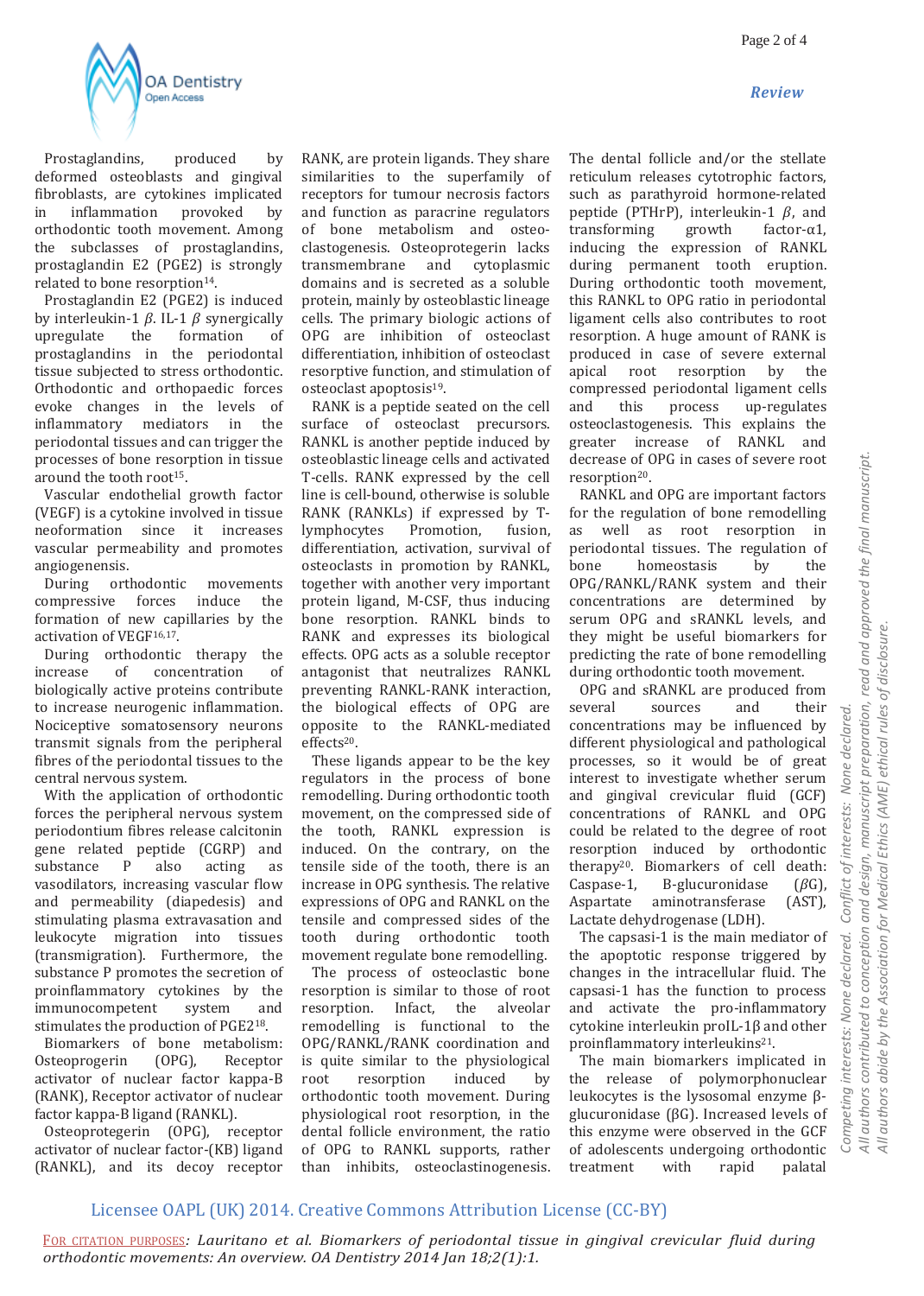*Review*



expander<sup>22</sup>. However, the  $\beta$ glucuronidase is released during application of direct and indirect mechanical forces to the teeth.

 During orthodontic movement in periodontal sites undergoing compression other enzymes are measured such as the aspartate aminotransferase (AST) and lactate dehydrogenasi (LDH). These enzymes usually present in cell cytoplasm, are released into the extracellular environment after cell necrosis<sup>23,24</sup>.

 Biomarkers of bone deposition and mineralization: Osteoprotegerin (OPG), Bone alkaline phosphatase (ALP). Osteoprotegerin (OPG) acts on bone cells in terminal stages of osteoclast differentiation, suppression of activation matrix of osteoclasts, and induction of osteoclast apoptosis<sup>19</sup>.

 Bone metabolism is linked with alkaline phosphatase (ALP) and acid phosphatase (ACP), expressed, respectively, by osteoblasts and osteoclasts. During orthodontic therapies these enzymes diffuse into GCF from the periodontium. This process has been demonstrated in human and animal models<sup>25</sup>. Enzyme alkaline phosphatase (ALP) is commonly associated with bone metabolism, infact osteoblasts show high alkaline phosphatase concentration26.

 Moreover in bone pathologies such as osteitis deformans, associated with osteoblastic activity, ALP levels are increased by 10-25-folds<sup>26</sup>. Transient increase in activity is also observed during healing of bone fractures and physiologic bone growth26. In fact injured, damaged or dead cells release acid and alkaline phosphatases into extracellular tissue fluid, moreover as a result of orthodontic force application, these enzymes, produced in the periodontium, diffuse into the GCF26. Aspartate aminotransferase (AST) is a soluble enzyme released into the extracellular environment upon cell death, when it is normally confined to the cytoplasm of cells<sup>27</sup>.

 The presence of AST enzyme has been demonstrated in GCF and several studies have observed that AST activity in GCF are related to the amount of periodontal tissue destruction in periodontitis<sup>27</sup>.

 Therefore, it has been suggested that AST levels in GCF may represent a potential marker for monitoring the<br>
neriodontal metabolism. These periodontal enzymes are reported to be good indicators of bone metabolism and periodontal tissue remodelling associated with orthodontic tooth movement.

#### *Discussion*

GCF is a powerful vehicle for clinical diagnostics, since it contains different biochemical and cellular arrays in relation to different clinical situations indicative of the state of periodontal health during orthodontic treatment<sup>28</sup>.

 GCF can be considered as an exudate or transudate. It's a fluid arising from the gingival margin, that can be collected in a non-invasive and sitespecific way. The results of several studies suggest that GCF is the product of vascular tissue in the gums, where the effect of trauma on the capillaries produces the gingival fluid. In periodontal disease there is an evident increase of GCF due to the loss of continuity of the basement membrane of the junctional epithelium.

 This process is accompanied by a widening of the intercellular spaces of the junctional epithelium and by a partial destruction of the basal membrane. These events lead to an increase of the osmotic gradient for the formation of a half-waterproof membrane. The different osmotic gradients drain fluid from the capillaries of the periodontal tissue.

 The initial exudate is usually serous, but later is contaminated by inflammatory molecules making it an exudate containing biomarkers that represent the metabolic state of deep periodontal tissues. The importance of GCF in the assessment of orthodontic movements could be influenced by different parameters that do not typically relate to inflammation and bacterial plaque. The trauma of the alveolar bone resorption at the level of the deep periodontal apparatus induces a pressure on the surrounding

tissues which determines an increase of production of GCF, which can be used to test the factors influencing orthodontic movements29. This short review has focused attention on current knowledge about biomarkers of GCF in relation to orthodontic movements.

#### *Conclusion*

The definition of a package of biomarkers could help us in making a better diagnosis and treatments more<br>precise, thereby providing precise, thereby providing orthodontists additional information that cannot be deduced from clinical parameters.

#### *References*

1. Barbieri G, Solano P, Alarcon JA, Vernal R, Rios-Lugo J, Sanz M, Martin C. Biochemical markers of bone metabolism in gingival crevicular fluid during early orthodontic tooth movement. Angle Orthod. 2013 Jan; 83(1):63.

2. Rody WJ Jr, Akhlaghi H, Akyalcin S, Wiltshire WA, Wijegunasinghe M, Filho GN. Impact of orthodontic retainers on periodontal health status assessed by biomarkers in gingival crevicular fluid. Angle Orthod. 2011, 81:1083.

3. Luppanapornlarp S, Kajii TS, Surarit R, Iida J. Interleukin-1beta levels, pain intensity, and tooth movement using two different magnitudes of continuous orthodontic force. Eur J Orthod. 2010, 32:596.

4. Ribagin LS, Rashkova MR. Matrix metalloproteinase-8 and interleukin-1beta in gingival fluid of children in the first three months of orthodontic treatment with fixed appliances. Folia Med (Plovdiv). 2012, 54:50-6.

5. Kunii R, Yamaguchi M, Tanimoto Y, Asano M, Yamada K, Goseki T, Kasai K. Role of interleukin-6 in orthodontically induced inflammatory root resorption in humans. Korean J Orthod. 2013, 43:294.

6. Hamamci N, Acun Kaya F, Uysal E, Yokus B. Identification of interleukin 2, 6, and 8 levels around miniscrews during orthodontic tooth movement. Eur J Orthod. 2012, 34:357.

7. Kurihara N, Bertolini D, Suda T, Akiyama Y, Roodman GD. IL-6 stimulates osteoclast-like multi*All authors contributed to conception and design, manuscript preparation, read and approved the final manuscript.* 

All authors contributed to conception and design, manuscript preparation, read and approved the final manuscript.

None declared.

interests:

of

*Competing interests: None declared. Conflict of interests: None declared.* 

Competing interests: None declared.

Conflict

# Licensee OAPL (UK) 2014. Creative Commons Attribution License (CC-BY)